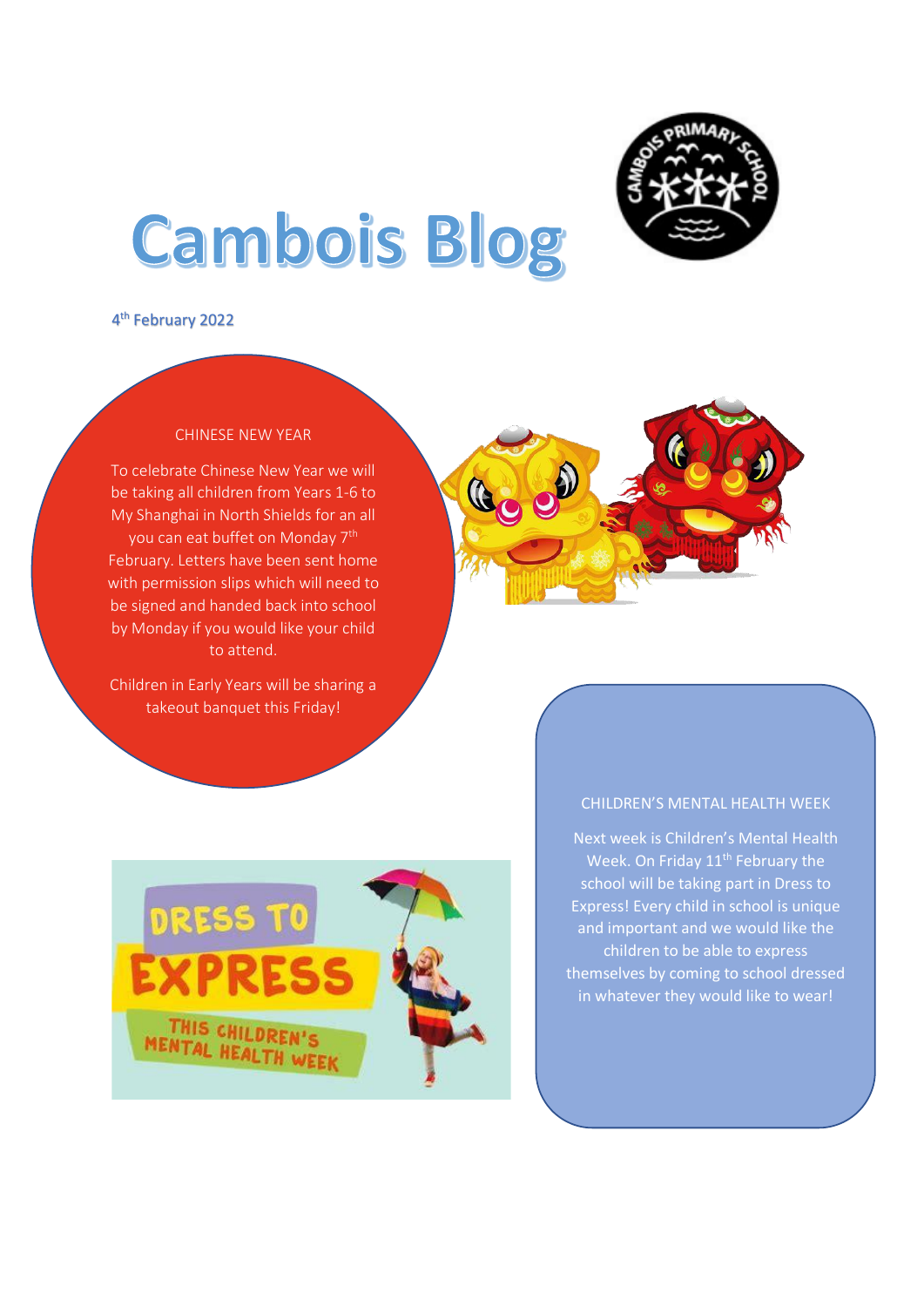#### THE QUEEN'S PLATINUM JUBILEE BANK **HOLIDAY**

This Year the Queen is celebrating her Platinum Jubilee. In light of this there has been an extra bank holiday added in June. As the school is already closed for the holidays when this bank holiday takes place we have been allocated an extra bank holiday date on which to close the school, therefore the school will be closed on Monday 6<sup>th</sup> June 2022.





#### SPEED AWARENESS!

Can we please remind all parents that there is a speed limit when entering the school. We are seeing parents driving at excessive speeds and this is highly dangerous for children and adults in and around the school. Thank you.

### SWIMMING

After half term we have arranged more slots for swimming lessons.

On Mondays we will take Year 3 in the afternoon.

On Wednesdays we will take Years 1 & 2. This will be split into two groups and we will take half the class one week and half the next.

Year 4 will continue to attend on a Thursday.

We kindly ask for a £2 contribution to help pay for costs. Thank you